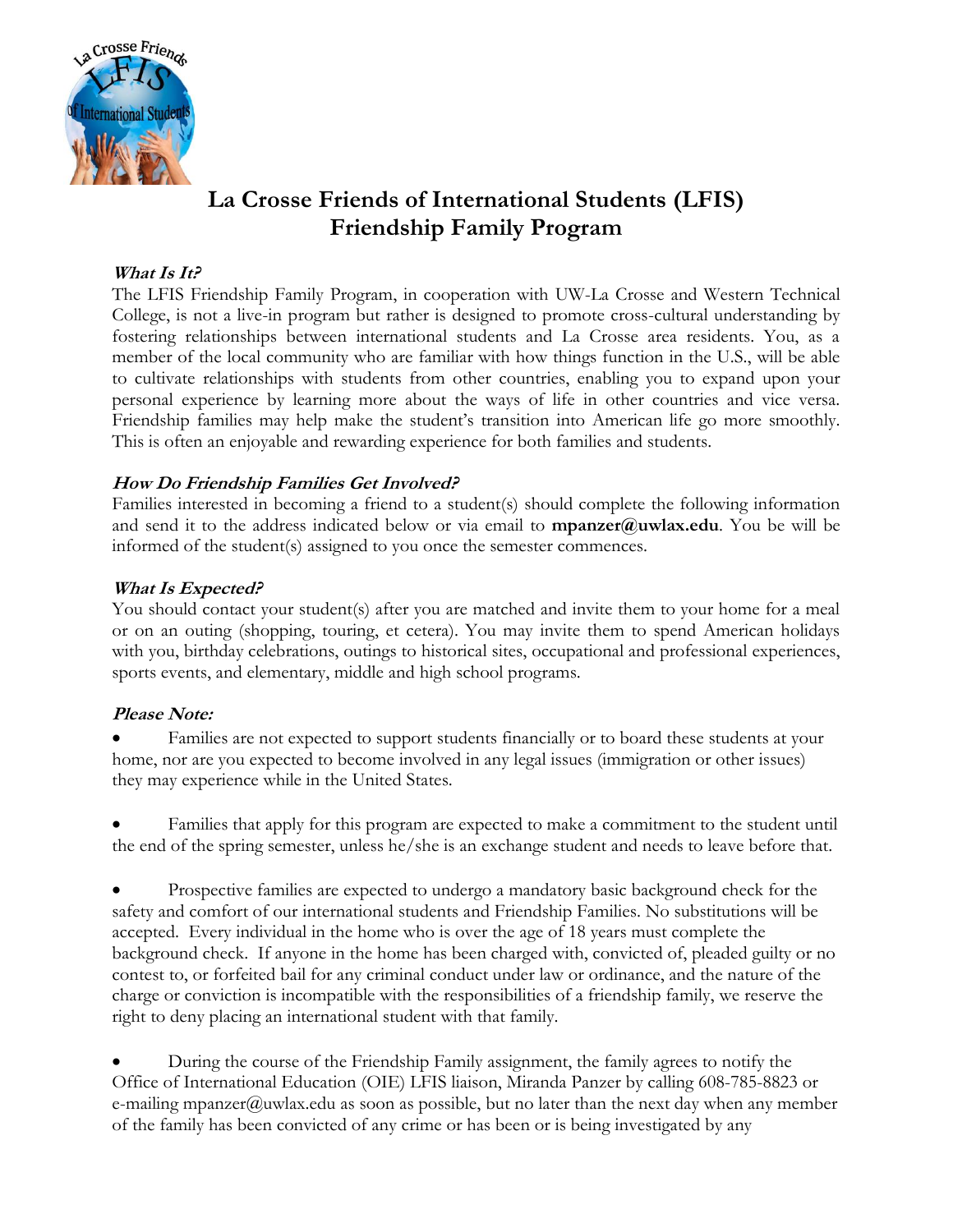governmental agency for any act or offense. If the family fails to abide by this, we have the right to immediately terminate the family's participation in the Friendship Family Program.

 The family authorizes the University of Wisconsin-La Crosse to obtain criminal records about adult members of the family from any source.

 By signing this form, you acknowledge that you will inform the Office of International Education LFIS liaison, Miranda Panzer, of any criminal convictions, pleas of no contest, or pending criminal investigations since the time of your last background check.

## **Friendship Family Tips:**

 Names are important. Your student will know you care if you earnestly try to pronounce their name correctly. Some students adopt an American name to make it easier for us. Ask which they prefer to use.

 Prior to having them over for a meal, please make certain to ask whether they have any dietary restrictions – specifically ask whether they are vegetarian (do not consume meat, fowl or seafood), abstain from pork, et cetera for religious or other reasons and try to be accommodating.

 If you have email, encourage your student(s) to use email because students have email accounts at the university. This is a good way to keep in touch. Try to set a pattern of calling or emailing your student once or twice a week to see how they are doing.

 Encourage your student to join you at least four times a semester for some activity. A home cooked meal is always good. Frequent visits will help your family and the student feel comfortable together and have a more rewarding experience.

## **If you are interested in becoming a friendship family for a student(s) at UW-La Crosse please complete the following form and return it to one of the addresses listed below.**

Miranda Panzer Office of International Education 1209 Centennial Hall; 1725 State Street La Crosse, WI 54601 [mpanzer@uwlax.edu](mailto:mpanzer@uwlax.edu)

For more information please visit:<http://www.lfis.info/> or [http://www.uwlax.edu/International-](http://www.uwlax.edu/International-Education/Campus-involvement/)[Education/Campus-involvement/.](http://www.uwlax.edu/International-Education/Campus-involvement/)

Questions may be directed to Lisbeth Reynertson at  $\frac{1}{2}$  revnerts.lisb $\omega$ uwlax.edu or the LFIS OIE Liaison Miranda Panzer at [mpanzer@uwlax.edu](mailto:mpanzer@uwlax.edu) or 608-785-8823.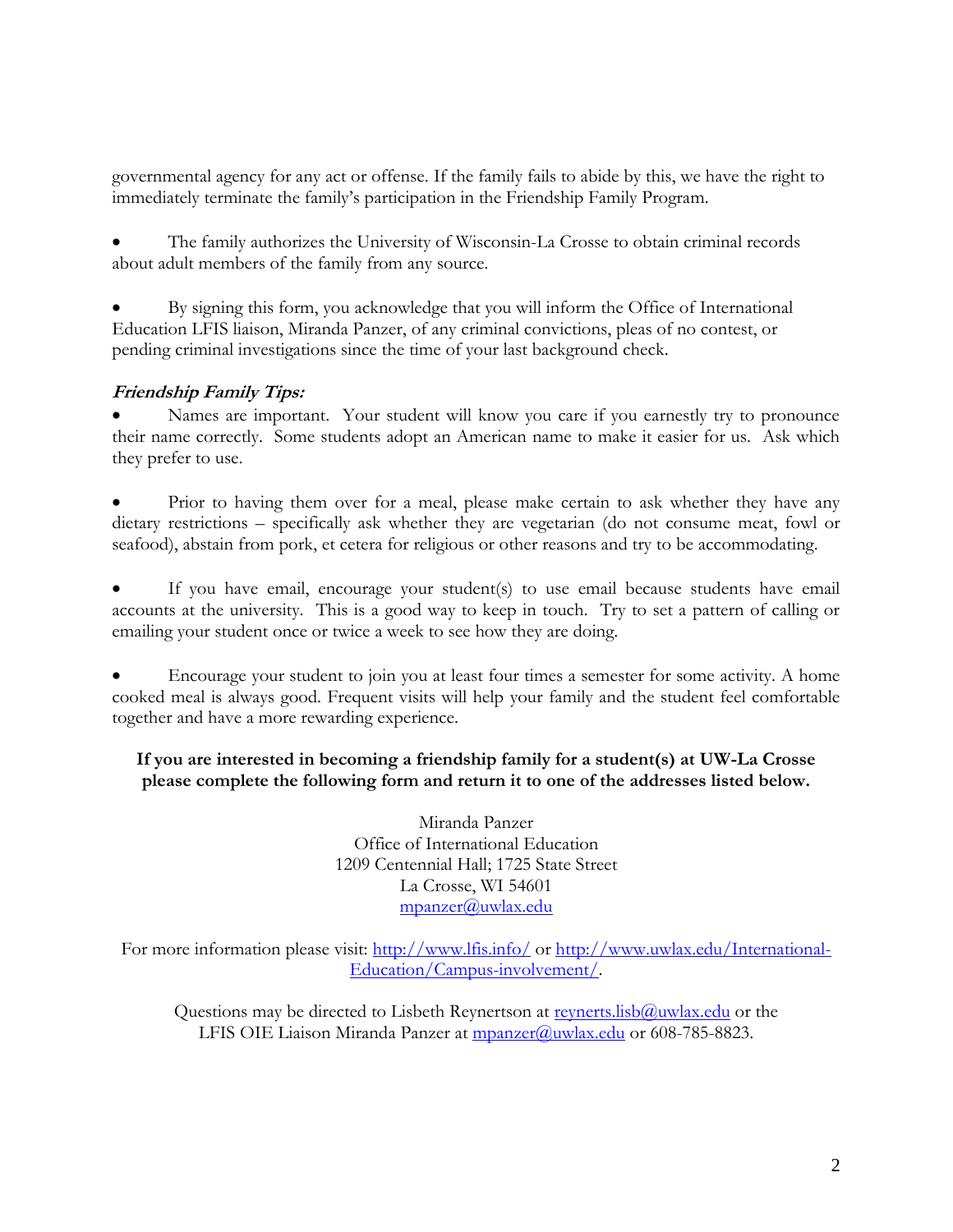

**LFIS Friendship Family Application**

| Names of all family members, 18 years of age or older, living at home (all must sign form):                             |                                                                                                                      |  |
|-------------------------------------------------------------------------------------------------------------------------|----------------------------------------------------------------------------------------------------------------------|--|
|                                                                                                                         |                                                                                                                      |  |
|                                                                                                                         | <u> 1999 - Jan James James James James James James James James James James James James James James James James J</u> |  |
|                                                                                                                         |                                                                                                                      |  |
| Do you have an interest in students from a particular country or geographic region of the world?                        |                                                                                                                      |  |
| Yes No                                                                                                                  |                                                                                                                      |  |
| Do you have a gender preference for your friendship student(s)? Yes No                                                  |                                                                                                                      |  |
|                                                                                                                         |                                                                                                                      |  |
| Are you able to come to campus to pick up and then return your student for planned activities?<br>Yes<br>N <sub>o</sub> |                                                                                                                      |  |
| What is the MAXIMUM number of students you would like to host? __________________                                       |                                                                                                                      |  |
| How did you hear about the friendship family program?                                                                   |                                                                                                                      |  |
|                                                                                                                         |                                                                                                                      |  |

Please feel free to add additional comments below: